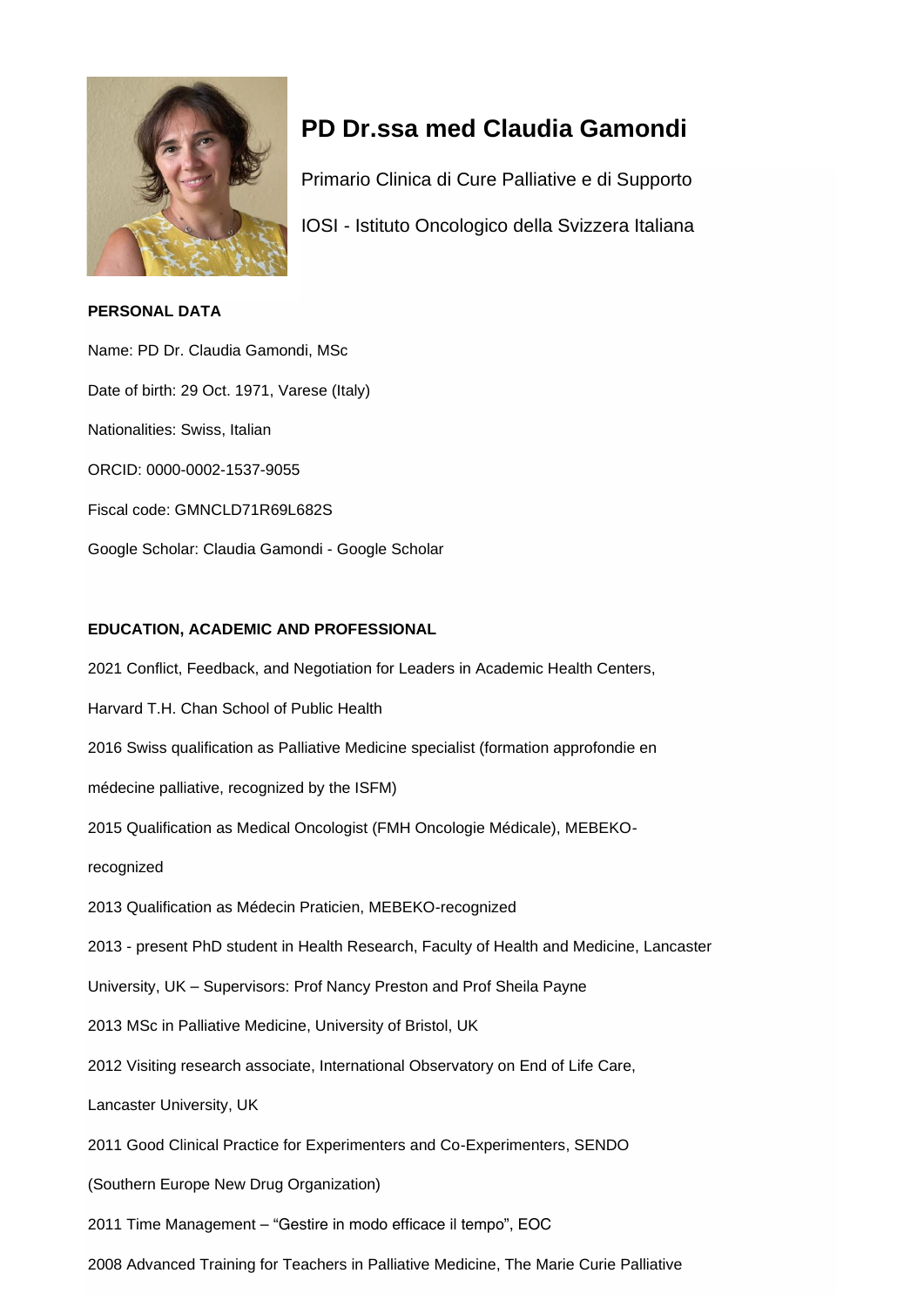Care Institute, Liverpool

2007 Course on Medical Ethics, Imperial College, London 2005 Training for Teachers in Palliative Care, The Marie Curie Palliative Care Institute, Liverpool 2000 Specialisation in Medical Oncology, University of Pavia. Dissertation: "Quality of life under brain irradiation in patients with brain metastasis from solid tumors" 1998 Training in Palliative Care, SIMPA (Scuola Italiana in Cure Palliative) 1996 Board examination for practice in Italy, University of Pavia 1995 Medical degree, University of Pavia. Dissertation: "Cardiotoxicity of the antineoplastic association of 5-FU and pholinic acid" 1989 High school, Liceo classico E. Cairoli, Varese

## **EMPLOYMENT HISTORY**

- 2020 present PD at the Biomedical Science Faculty of the Università della Svizzera Italiana
- (USI), Lugano, Switzerland
- 2018 present Head of the Palliative and Supportive Care Service, IOSI, Switzerland
- 2015 2018 Clinical Director of the Palliative Care Service and Unit, IOSI, Switzerland
- 2013 present Cheffe de clinique (20%) at the Palliative and Supportive Care Service, Centre
- Hôpitalier Universitaire Vaudois (CHUV), Lausanne, Switzerland
- 2003 2014 Senior consultant at the Palliative Care Service and Unit, IOSI, Switzerland
- 2001 Medical Director of the Hospice "L'Orsa Maggiore", Biella, Italy
- 2000 Consultant for the Palliative Care service, IOSI, Switzerland
- 1998 2000 Specialist Registrar at Hospice Lugano, Lugano, Switzerland
- 1996 1998 Specialist Registrar at "Varese con te", Palliative Homecare Team, Varese, Italy
- 199 1998 Specialist Registrar at the Medical Oncology Dept, Ospedale di Circolo, Varese,

Italy

1992 - 1995 Medical Student at the Internal Medicine Dept, Ospedale di Circolo, Varese, Italy

#### **APPROVED RESEARCH PROJECTS**

Cumulative sum of all funding: CHF 2.984.768

Funding as principal investigator: CHF 1.076.400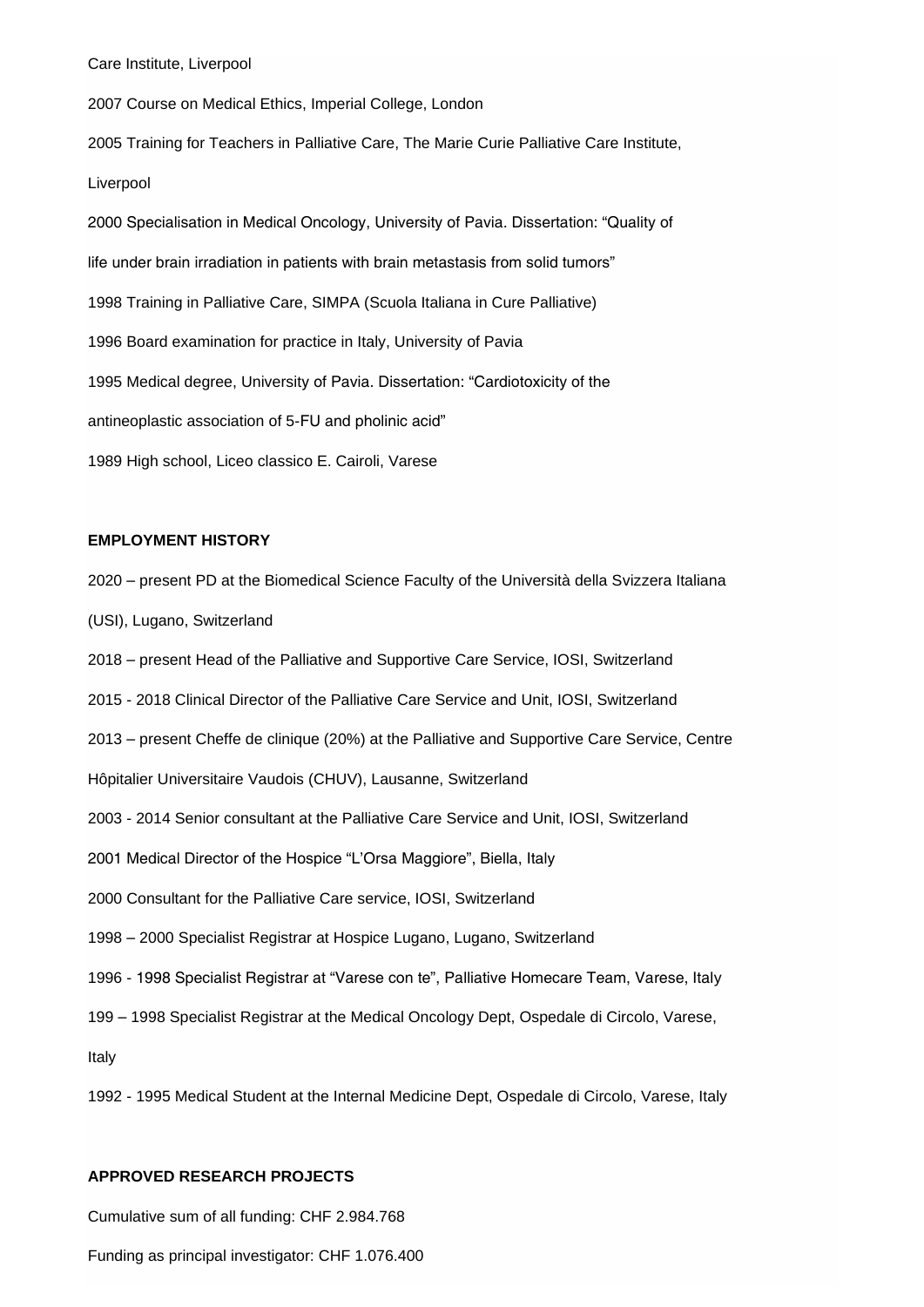2022 Grant SNF (provisional acceptance): Understanding altruism at the end of life. Co-investigator, responsible for 1/5 subprojects (CHF 775.604) 2022 Grant European Commission: Pain relief in palliative care of cancer using homebased neuromodulation and predictive biomarkers – PAINLESS. Principal investigator for Ticino (CHF 667.000) 2018 Grant OncoSuisse: The discourse around the role and services of specialized palliative care in oncology and haemato-oncology, co-investigator (CHF 194.000) 2017 Grant ASSM: Validation of a tool for identifying patients requiring general or specialized palliative care, co-investigator (CHF 169.500) 2016 Grant NRP 74: Coordination and collaboration in primary palliative care. Palliative Care networks in Switzerland, co-investigator (CHF 394.486) 2016 Grant Swiss Academy of Medical Sciences: Responses to assisted suicide requests: an interview study with Swiss palliative care physicians, principal investigator (CHF 40.000) 2015 Grant Swiss Academy of Medical Sciences: Palliative ch members' attitudes towards assisted suicide: a mixed method study, principal investigator (CHF 83.500) 2014 Swiss Academy of Medical Sciences: Fellowship for PhD project (CHF 40.000) 2013 Grant Scientific Research Advisory Board- EOC: Epidemiology of hospital death: a prospective observational study, principal investigator (CHF 66.600) 2013 Swiss Federal Office of Public Health: Interdisciplinary skills in general palliative care), principal investigator (CHF 50.000) 2012 Bursary of the OncoSuisse, Fellowship for Lancaster University (CHF 30.000) 2012 SNF grant: meaning in life, personal values, spirituality, and wishes for hastened death at the end of life, co-investigator (CHF 197.770) 2012 Grant RéSar and Scientific Research Advisory Board-EOC: Participer à un suicide assisté: étude exploratoire sur l'expérience des proches et leurs representations de la fin de vie, de la mort et du deuil. Principal investigator for Scientific

Research Advisory Board-EOC (CHF 177.008)

2009 Grant Scientific Research Advisory Board- EOC Assisted Suicide: attitudes and experiences of bereaved families and beloved ones. An exploratory study.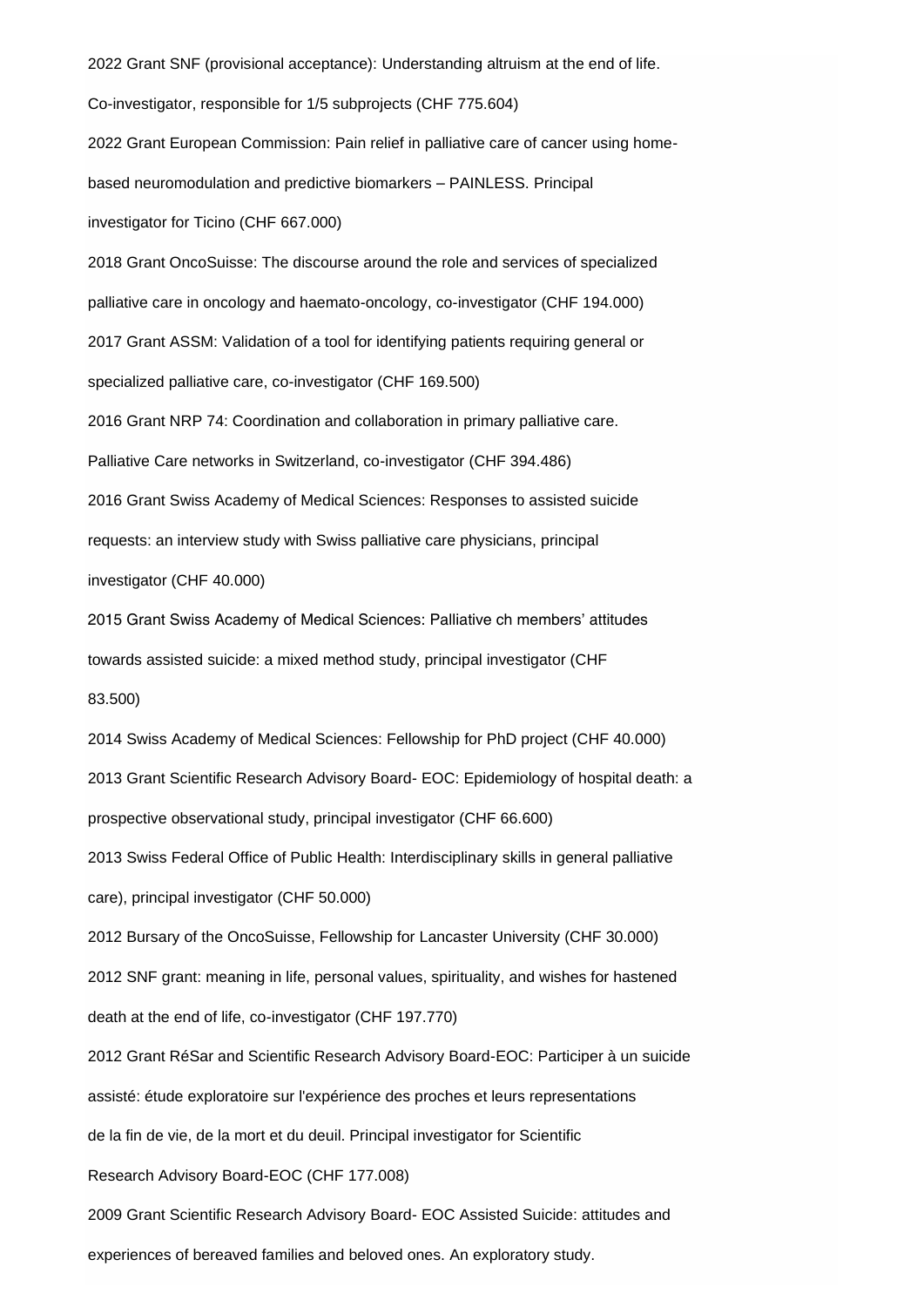## principal investigator (CHF 69.300)

2007 Grant Alfred und Erika Bär-Spycher Stiftung: Frequency and severity of pain and symptom distress among patients with chronic kidney disease receiving dialysis), principal investigator (CHF 30.000)

## **ACADEMIC SUPERVISIONS**

Completed: Aguet Sophia (Master Med, UNIL 2021) Puricelli Isabel (Master conjoint UNIL – HES-SO, 2021) Malquarti Aline (thesis, SUPSI 2020) Delbue-Luisoni Michel (Master Etica Clinica, SUPSI 2017) Caimi Clarissa (thesis, Uninsubria 2016) Zapparoli Claudia (thesis, Uninsubria 2011) Ongoing: Michael Müller, Yiara Rindelaub, Linda Eisenegger (Master Med, USI) Jury member: Pott Murielle (PhD, University of Paris)

## **TEACHING ACTIVITIES (SELECTION)**

2020 – present Palliative Care teaching of medical students at the Biomedical Science Faculty of the Università della Svizzera Italiana (USI), Lugano 2014 – present Teaching of ethics, history and theory of palliative care at "Corso Medici di Base", **SUPSI** 2010 – present Teaching of ethics, history and theory of palliative care and in continuing professional education at EOC 2009 – present Chair of SwissEduc, National Task Force on education for Palliative ch 2009 Collaborator and teacher in a project conducted in local nursing homes regarding pain management in the elderly patient 2004 – present Co-responsible and teacher in palliative care for the SUPSI 2003 Palliative Care Education in the curriculum of nursing student at SUPSI and **HESAV** 2002 – present Member of the Editorial Committee for the Bigorio Recommendations and Palliative ch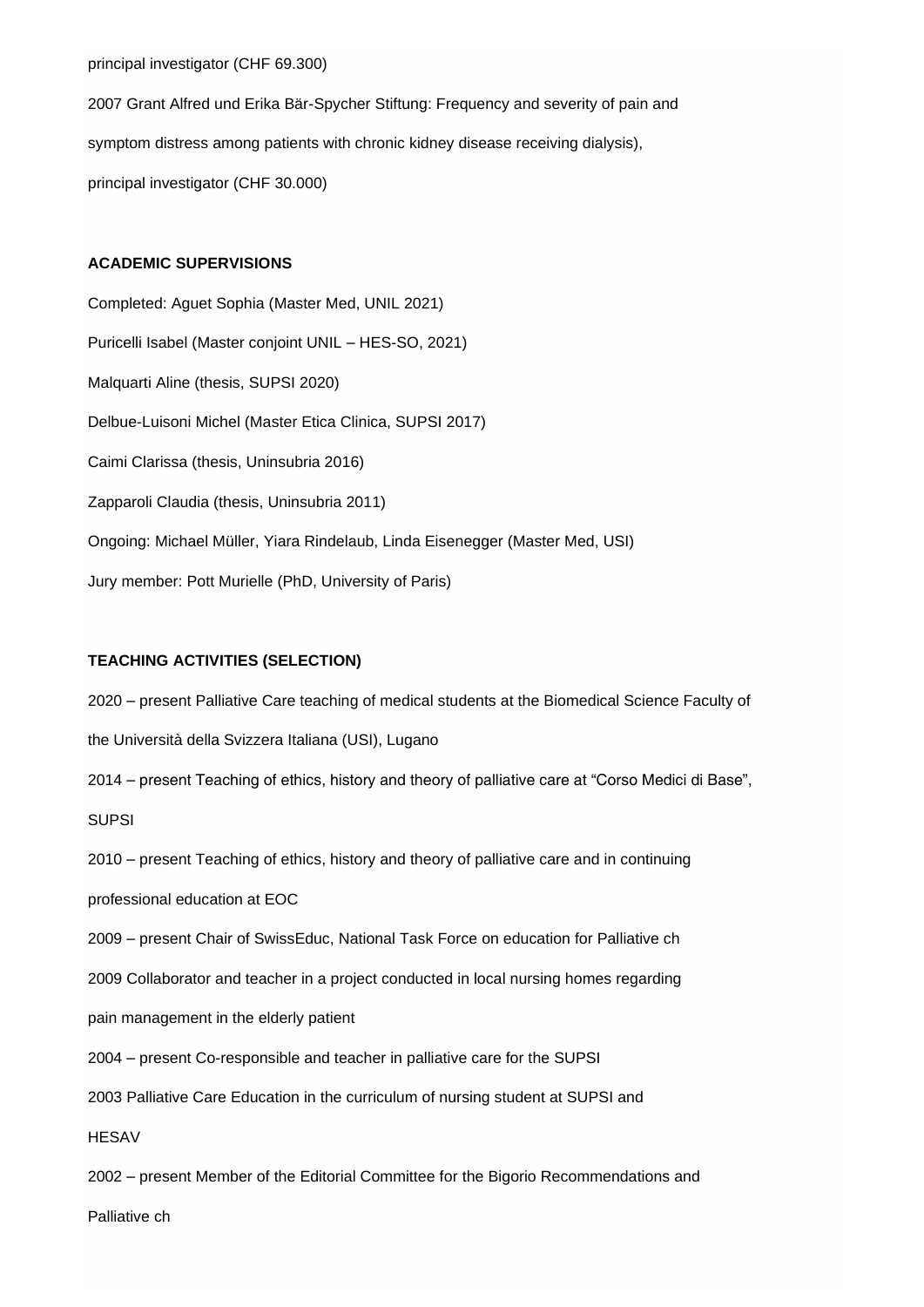### **SCIENTIFIC ACTIVITIES IN BOARDS, COMMISSIONS AND OTHER GROUPS (SELECTION)**

- 2022 present External auditor of "Linee Guida SICP sulla sedazione palliativa nell'adulto"
- 2014 present Participation "Strategia Cantonale di Cure Palliative"
- 2012 Participation as expert panel for education in the project "Swiss National
- Strategy for Palliative Care of the OFSP
- 2009 2019 Board Member of Palliative ch
- Reviewer for: Supportive Care in Cancer, Death Studies, Journal of Pain and Symptom

Management , Palliative Medicine, BMJ Supportive and Palliative Care, Palliative

& Supportive Care, BMC Medical Ethics, BMC Palliative Care.

## **ORGANIZATION OF CONFERENCES (SELECTION)**

- 2018 Co-organizer Summer School in Palliative Medicine
- 2013 present Co-organizer Giornata Cantonale di Cure Palliative
- 2016 present Co-organizer Bigorio
- 2018 Co-organizer EAPC, Bern

Scientific committee of "Giornata cantonale di cure palliative" (2022, 2019, 2017)

## **CAREER INTERRUPTIONS**

December 2001 - April 2003 and January 2005 - July 2005: maternity leave

### **PUBLICATION LIST**

A) Peer-reviewed publications in international scientific journals

Bennardi, M., Diviani, N., Stüssi, G., Saletti, P., Gamondi, C., Cinesi, I., & Rubinelli, S. (2021). A qualitative

exploration of interactional and organizational determinants of collaboration in cancer palliative care

settings: Family members', health care professionals' and key informants' perspectives. PloS one, 16(10),

e0256965.

D Weber, O., Semlali, I., Gamondi, C., & Singy, P. (2021). Cultural competency and sensitivity in the curriculum

for palliative care professionals: a survey in Switzerland. BMC medical education, 21(1), 1-10.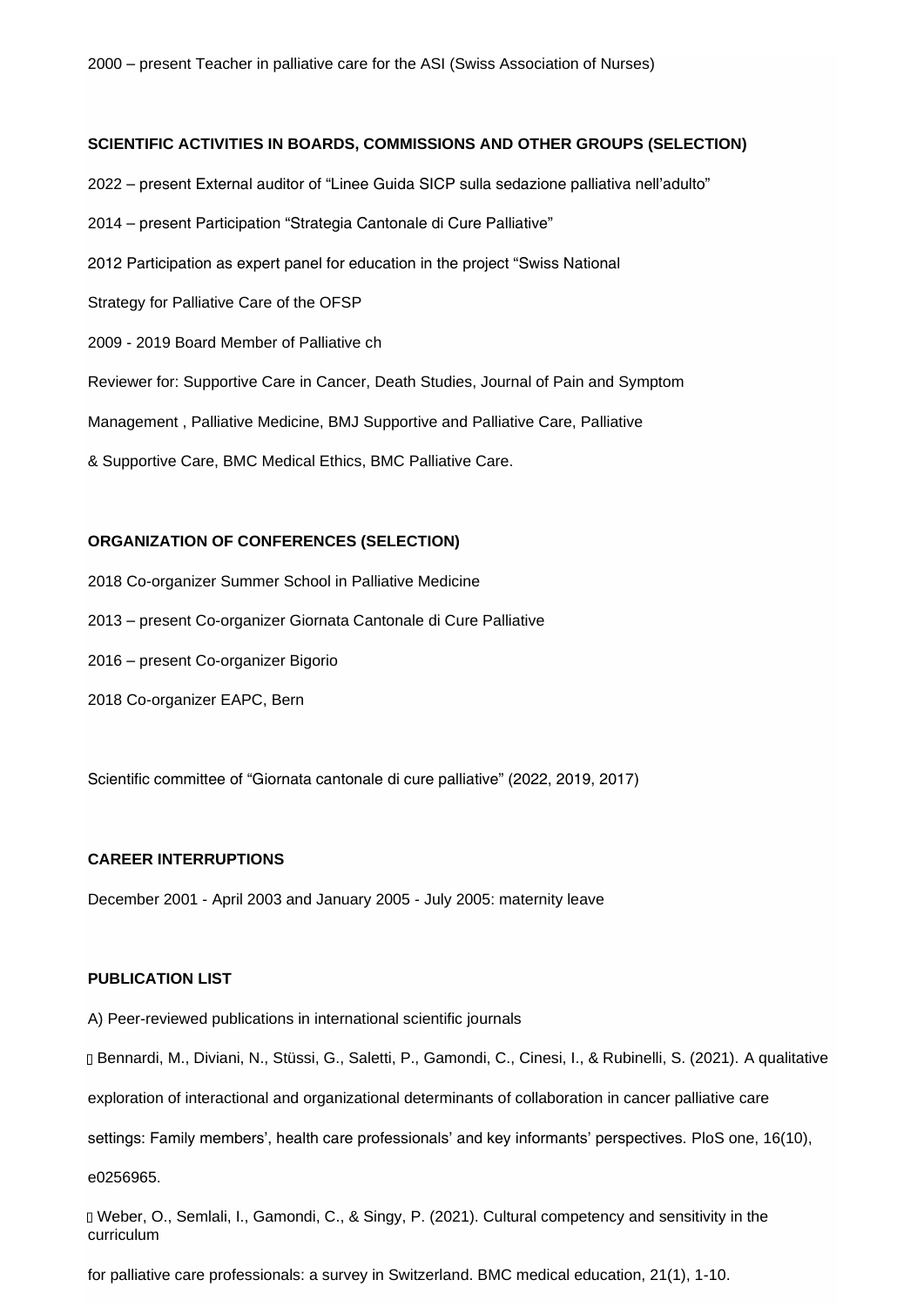Lüthi, F. T., Bernard, M., Beauverd, M., Gamondi, C., Ramelet, A. S., & Borasio, G. D. (2020). IDentification of

patients in need of general and specialised PALLiative care (ID-PALL©): item generation, content and face

validity of a new interprofessional screening instrument. BMC palliative care, 19(1), 1-11.

Lüthi, F. T., Bernard, M., Vanderlinden, K., Ballabeni, P., Gamondi, C., Ramelet, A. S., & Borasio, G. D. (2021).

Measurement properties of ID-PALL, a new instrument for the identification of patients with general and

specialized palliative care needs. Journal of Pain and Symptom Management.

Borasio, G. D., Gamondi, C., Obrist, M., & Jox, R. (2020). COVID-19: decision-making and palliative care. Swiss

medical weekly, 150(1314).

Fusi-Schmidhauser, T., Preston, N. J., Keller, N., & Gamondi, C. (2020). Conservative management of Covid-19

patients—emergency palliative care in action. Journal of pain and symptom management, 60(1), e27-e30.

Gamondi, C., Pott, M., Preston, N., & Payne, S. (2020). Swiss families' experiences of interactions with

providers during assisted suicide: a secondary data analysis of an interview study. Journal of palliative

medicine, 23(4), 506-512.

Bennardi, M., Diviani, N., Gamondi, C., Stüssi, G., Saletti, P., Cinesi, I., & Rubinelli, S. (2020). Palliative care

utilization in oncology and hemato-oncology: a systematic review of cognitive barriers and facilitators from

the perspective of healthcare professionals, adult patients, and their families. BMC palliative care, 19(1), 1-

17.

Bernard, M., Berchtold, A., Strasser, F., Gamondi, C., & Borasio, G. D. (2020). Meaning in life and quality of

life: palliative care patients versus the general population. BMJ Supportive & Palliative Care.

Borasio, G. D., Jox, R. J., & Gamondi, C. (2019). Regulation of assisted suicide limits the number of assisted

deaths. The Lancet, 393(10175), 982-983.

Gamondi, C., Fusi-Schmidhauser, T., Oriani, A., Payne, S., & Preston, N. (2019). Family members' experiences

of assisted dying: A systematic literature review with thematic synthesis. Palliative medicine, 33(8), 1091-

1105.

Gamondi, C., Borasio, G. D., Oliver, P., Preston, N., & Payne, S. (2019). Responses to assisted suicide requests:

an interview study with Swiss palliative care physicians. BMJ supportive & palliative care, 9(1), e7-e7.

Bernard, M., Berchtold, A., Strasser, F., Gamondi, C., & Borasio, G. D. (2019). Meaning in life and quality of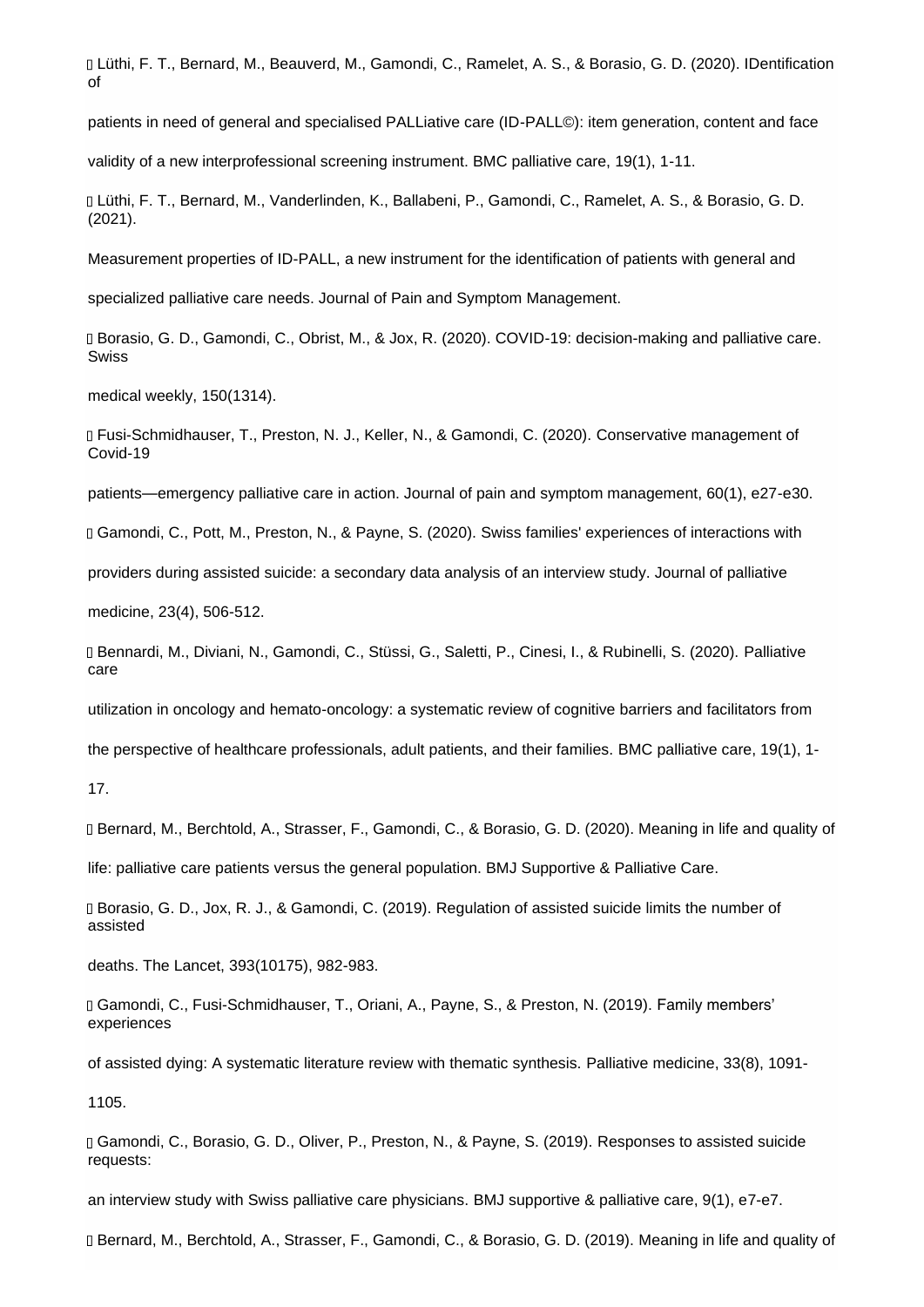life: comparison between palliative care patients and a representative sample of the Swiss population.

Pautex, S., Gamondi, C., Philippin, Y., Gremaud, G., Herrmann, F., Camartin, C., & Vayne-Bossert, P. (2018).

Advance directives and end-of-life decisions in Switzerland: role of patients, relatives and health

professionals. BMJ supportive & palliative care, 8(4), 475-484.

Gamondi, C., Pott, M., Preston, N., & Payne, S. (2018). Family caregivers' reflections on experiences of

assisted suicide in Switzerland: a qualitative interview study. Journal of pain and symptom management,

55(4), 1085-1094.

Bernard, M., Strasser, F., Gamondi, C., Braunschweig, G., Forster, M., Kaspers-Elekes, K., ... & Magaya, N. K.

(2017). Relationship between spirituality, meaning in life, psychological distress, wish for hastened death, and

their influence on quality of life in palliative care patients. Journal of pain and symptom management, 54(4),

514-522.

Fusi-Schmidhauser, T., Caronzolo, D., & Gamondi, C. (2016). Multidrug infusions in a Swiss palliative care unit:

assessment of frequent combinations in terms of clinical effectiveness, compatibility, and stability.

Supportive Care in Cancer, 24(12), 4971-4978.

B) Peer-reviewed conference papers:

Gamondi C. Palliative Care Education, Competence and Confidence. Palliative 21 : Celebrating 21 year of

Palliative Care Education at UCD and Our Lady's Hospice and Care Service. Dublin, Ireland, 15.03.2018.

Gamondi C. Les réalités du suicide assisté. Experience d'une unité de soins palliatifs au Tessin. Working group.

Journée d'étude: Les réalités du suicide assisté. Lausanne, Switzerland, 14.03.2018.

Gamondi C, Fusi-Schmidhauser T, Oriani A, Bordoni A. Epidemiology of patients followed by a Hospital

Palliative Care Mobile Team in Ticino. Oral presentation. 4e Congrès International Francophone de Soins

Palliatifs. Geneve, Switzerland, 16-18.11.2017.

Gamondi C, Fusi-Schimdhauser T, Reinholz D. Identification of Patients with Palliative Care Needs Is a Public

Health Priority: The Implementation of a Screening Tool in Switzerland. Poster presentation. 15th World

Congress of the European Association for Palliative Care (EAPC), Madrid-Spain, May 2017.

D Keller N, Gamondi C, Cafarotti S, Cartolari R, Cappio S, Fusi-Schmidhauser T. La gestione attraverso i cateteri

tunnellizzati di tipo PleurX delle effusioni pleuriche e peritoneali in pazienti con malattia neoplastica in fase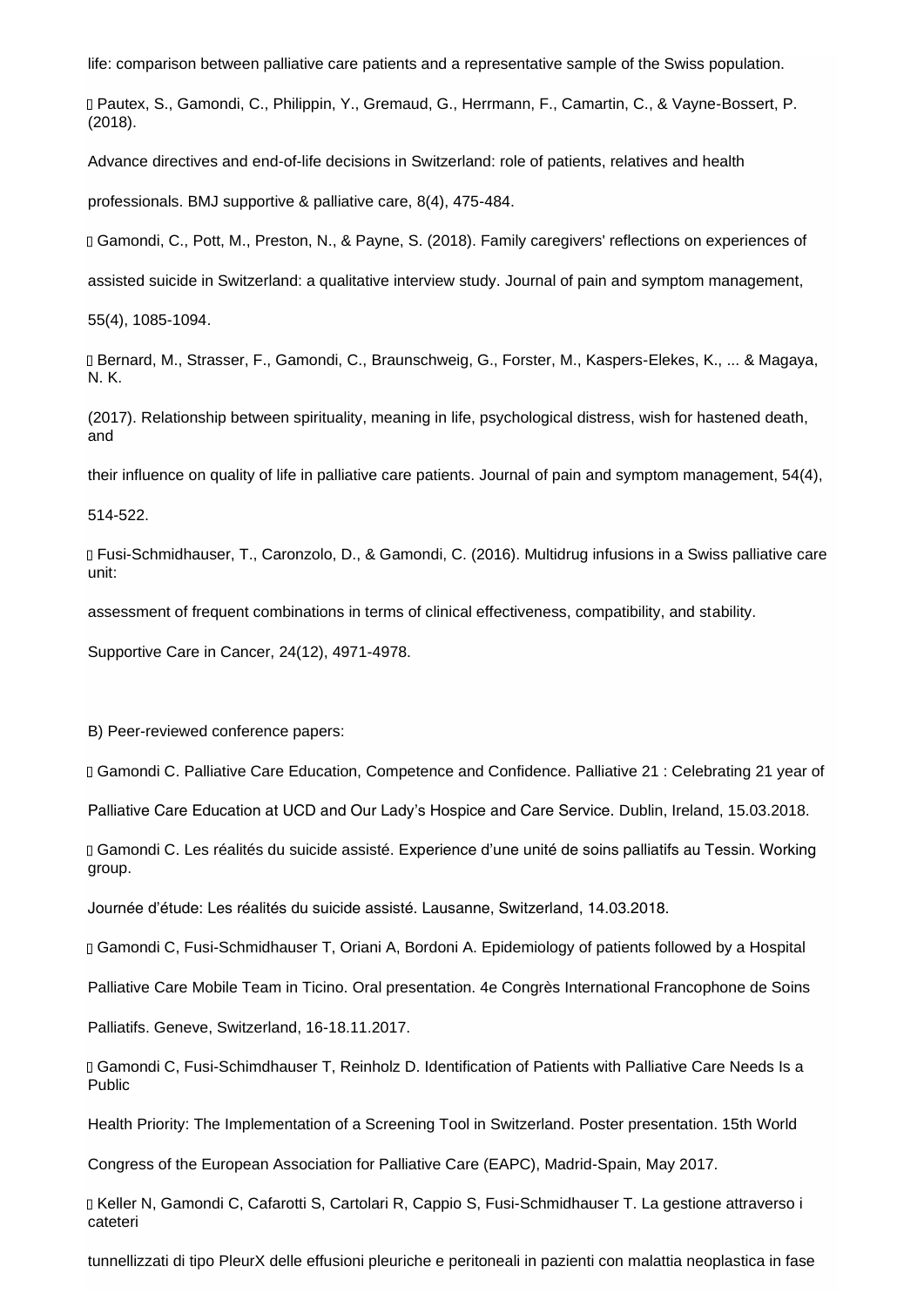avanzata. Poster presentation. Settima Giornata della Ricerca Clinica della Svizzera Italiana. Lugano,

Switzerland 10.03.2017.

Gamondi C, Fusi-Schmidhauser T, Reinholz D. Early recognition of patients with palliative care needs is crucial

from a clinical and public health point of view: development of a tool for Ticino. Poster presentation. Settima

Giornata della Ricerca Clinica della Svizzera Italiana. Lugano, Switzerland 10.03.2017

Gamondi C. Assisted suicide: depicting decision making through the analysis of the experiences of those

involved. Abstract presentation. Settima Giornata della Ricerca Clinica della Svizzera Italiana. Lugano,

Switzerland 10.03.2017.

Gamondi C, Fusi-Schmidhauser T, Sanna P, Bardelli D, Ottolini L, Luraghi R, Bordoni A, Del Torso M, **Walther** 

Veri S, Pesenti-Salzmann C, Josipovic S, Pellandini J, Consoli MJ. Implementation of a Database in a Palliative

Care Centre: Experience of the Palliative Care Clinic in Ticino. Poster presentation. National Palliative Care

Congress. Bienne, Switzerland, 16-17.11.2016.

Bernard, M., Strasser, F., Gamondi, C., Braunschweig, G., Forster, M., Kaspers-Elekes, K., ... & Borasio, G.

(2016). Meaning in Life: Comparison between Palliative Patients and a Representative Sample of the Swiss

Population: Abstract number: FC35 Abstract type: Oral. Palliative Medicine, 30(6).

Gamondi C, Monteverde S. A Rôles et valeurs des professionnels travaillant dans les soins palliatifs lors de

l'assistance au suicide en Suisse : évidence et futures priorités pour des politiques durables. Oral

presentation. National Palliative Care Congress. Bienne, Switzerland, 16-17.11.2016

Gamondi C, Romano L, Soloni C, Galli B, Piazza J, Hefti S, Bardelli D. An integrated model of spiritual care

across three different settings of care in Ticino: feasibility and challenges. Poster presentation. National

Palliative Care Congress. Bienne, Switzerland, 16-17.11.2016.

Gamondi C, Bernardi-Zucca I, Denti F, Chiesa A, Reinholz D, Neuenschwander H. Medical education in general

palliative care in Ticino: results from a three years experience. Poster presentation. National Palliative Care

Congress. Bienne, Switzerland, 16-17.11.2016.

Gamondi C. Palliative Care Physicians' Involvement in the Swiss Civil Model of Assisted Suicide. Oral

presentation. 9th World Research Congress of the European Association for Palliative Care, Dublin - Ireland,

2016

Gamondi C. Euthanasia, Assisted Dying, and Assisted Suicide in Palliative Care Settings: Reports from the